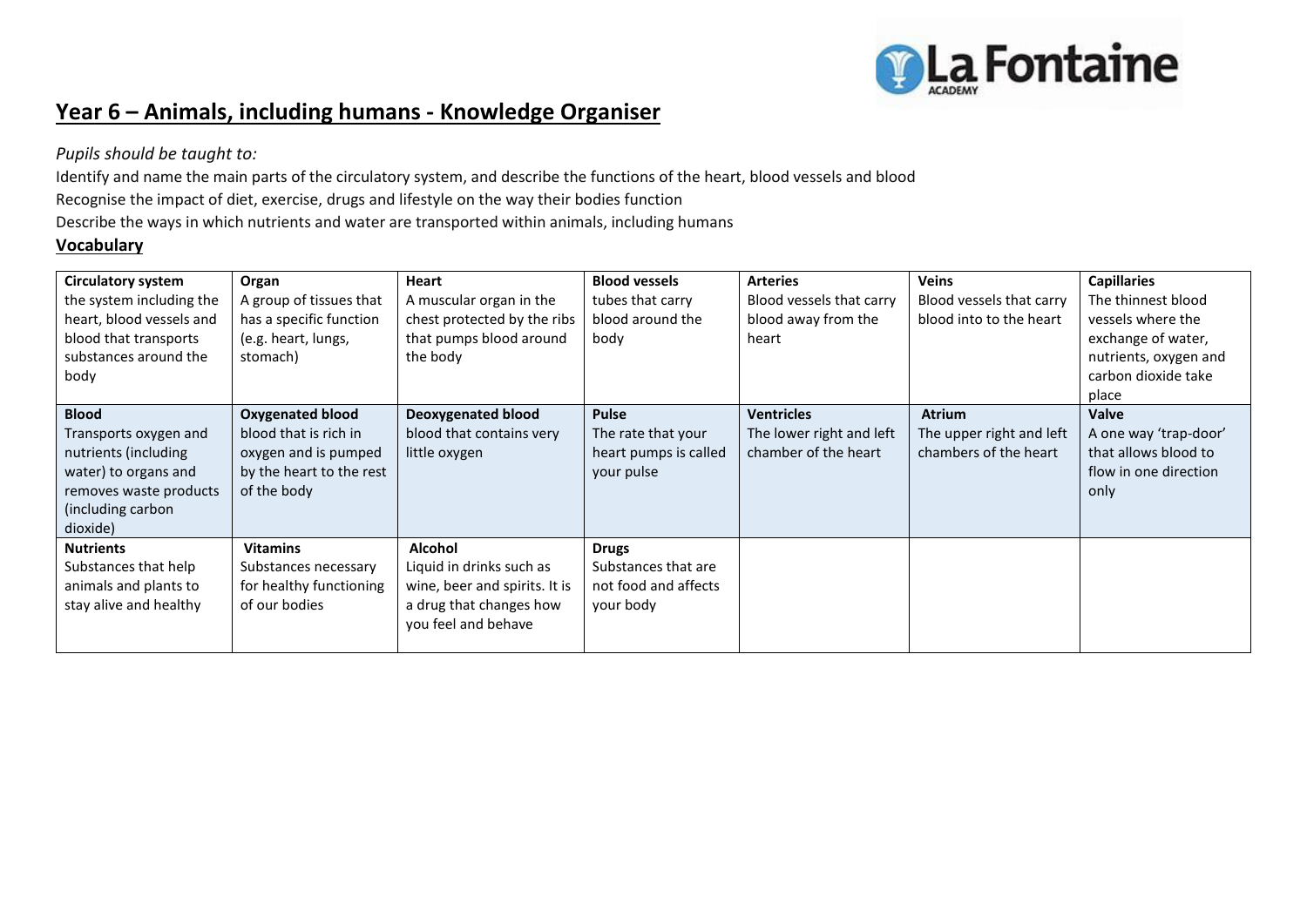

## **Knowledge**

Circulatory System

- The circulatory system is made up of: heart, blood vessels and blood.
- The heart pumps blood through blood vessels
- Arteries carry oxygenated blood from the heart to the rest of the body
- Veins carry deoxygenated blood from the body to the heart
- Nutrients, oxygen and carbon dioxide are exchanged via the capillaries
	- 1. Deoxygenated blood flows into the heart from the body through veins
	- 2. This blood is pumped out to the lungs through the pulmonary artery
	- 3. Blood the collects oxygen in the lungs (becomes oxygenated)
	- 4. Blood returns to the heart through the pulmonary vein
	- 5. The oxygenated blood is then pumped out of the heart through the aorta
	- 6. The blood travels around the body delivering oxygen and nutrients to the organs

#### Blood

- Transports: gases (oxygen and carbon dioxide), nutrients (including water), waste products
- Blood components:
	- Plasma the liquid part of blood, contains water and protein
	- Red Blood Cells carry oxygen through your body
	- Platelets help you to stop bleeding when you get hurt
	- White blood cells fight infections when you are ill

#### Lifestyle

- Diet a healthy diet involves earing the right types of nutrients in the right amounts
- Exercise regular exercise is important for a healthy lifestyle. It strengthens muscles (including the heart), improves circulation, increases oxygen around the body, releases chemicals which help you to feel happy and relaxed, improves sleep, strengthens bones
- Drugs, smoking and alcohol Have negative effects om the body, physically and mentally